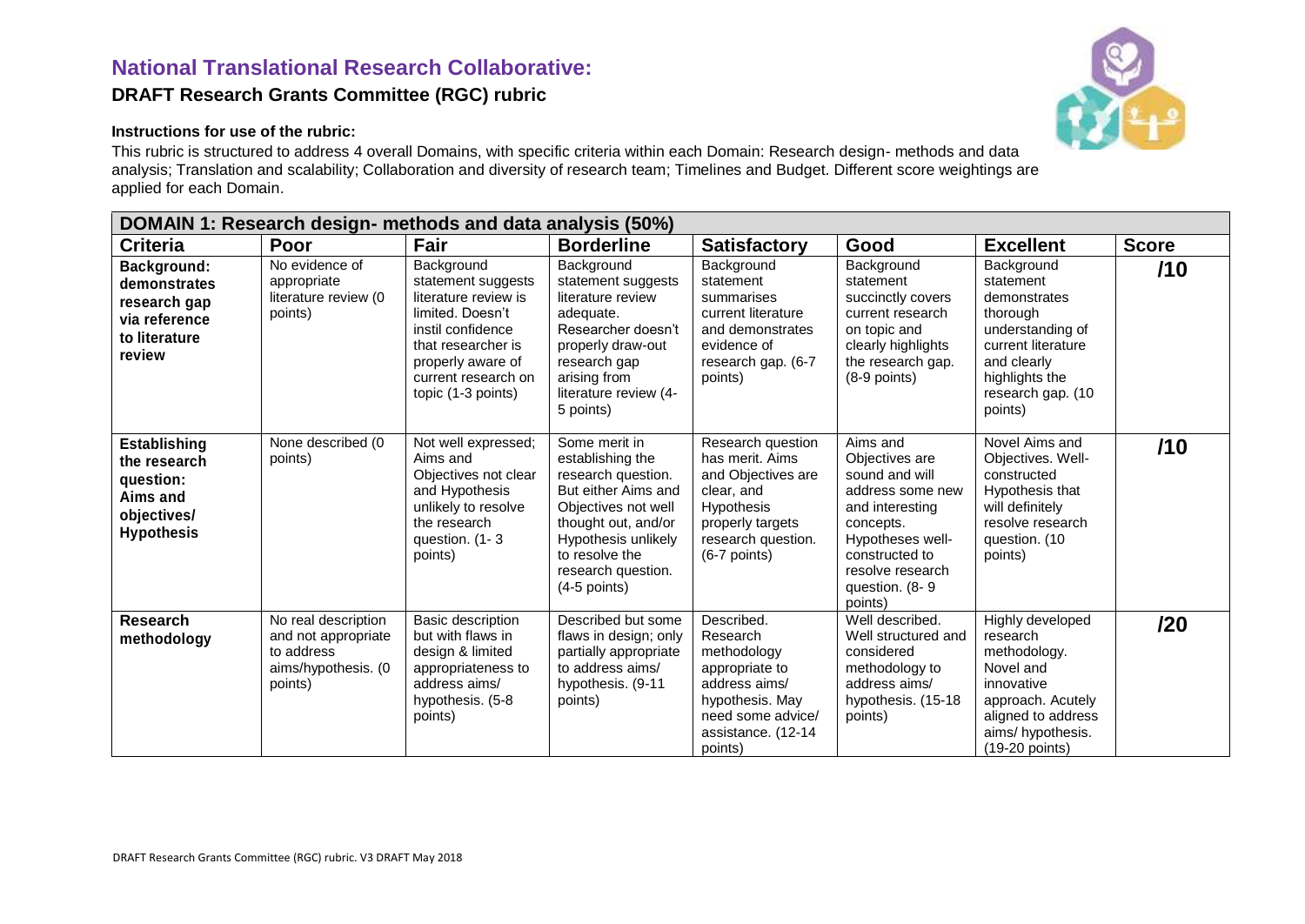

| DOMAIN 1: Research design- methods and data analysis (continued)<br><b>Criteria</b> | Poor                                                                                         | Fair                                                                                                                                                                 | <b>Borderline</b>                                                                                                                                 | <b>Satisfactory</b>                                                                                                                                                    | Good                                                                                                                                                                  | <b>Excellent</b>                                                                                                                                                                                   | <b>Score</b> |
|-------------------------------------------------------------------------------------|----------------------------------------------------------------------------------------------|----------------------------------------------------------------------------------------------------------------------------------------------------------------------|---------------------------------------------------------------------------------------------------------------------------------------------------|------------------------------------------------------------------------------------------------------------------------------------------------------------------------|-----------------------------------------------------------------------------------------------------------------------------------------------------------------------|----------------------------------------------------------------------------------------------------------------------------------------------------------------------------------------------------|--------------|
| Analysis of data                                                                    | Nil, or no clear<br>analysis of data<br>described to answer<br>aim/hypothesis. (0<br>points) | Basic description of<br>data analysis but<br>with flaws. Unlikely<br>to be appropriate for<br>data collected or to<br>answer aims/<br>hypothesis. $(1 -3$<br>points) | Some description of<br>data analysis.<br>Submission shows<br>gaps in<br>researcher(s) ability<br>to apply solid data<br>analysis. (4-5<br>points) | Data analysis<br>appropriately<br>described. Has a<br>structured approach<br>that will address<br>aims/hypothesis.<br>May need additional<br>guidance. (6-7<br>points) | Well described<br>data analysis.<br>Some overview of<br>statistical<br>evaluation<br>provided. Solid<br>approach that<br>address aims/<br>hypothesis. (8-9<br>points) | Unique approach to<br>data analysis.<br>Sound statistical<br>concepts and<br>displays sound<br>reasoning and<br>understanding of<br>data analysis to<br>address aims<br>hypothesis. (10<br>points) | /10          |

| <b>DOMAIN 2: Translation and scalability (25%)</b> |                                                                                                     |                                                                                                                                         |                                                                                                                               |                                                                                                                                                     |                                                                                                                                                                                            |                                                                                                                                                                                                                 |              |  |
|----------------------------------------------------|-----------------------------------------------------------------------------------------------------|-----------------------------------------------------------------------------------------------------------------------------------------|-------------------------------------------------------------------------------------------------------------------------------|-----------------------------------------------------------------------------------------------------------------------------------------------------|--------------------------------------------------------------------------------------------------------------------------------------------------------------------------------------------|-----------------------------------------------------------------------------------------------------------------------------------------------------------------------------------------------------------------|--------------|--|
| <b>Criteria</b>                                    | Poor                                                                                                | Fair                                                                                                                                    | <b>Borderline</b>                                                                                                             | <b>Satisfactory</b>                                                                                                                                 | Good                                                                                                                                                                                       | <b>Excellent</b>                                                                                                                                                                                                | <b>Score</b> |  |
| <b>Research impact</b>                             | Will have no impact<br>or relevance to<br>healthcare, policy or<br>pharmacy practice.<br>(0 points) | Insignificant impact<br>or relevance to<br>healthcare, policy or<br>pharmacy practice.<br>$(1-3$ points)                                | Marginal<br>significance or<br>narrow scope of<br>impact on<br>healthcare, policy or<br>pharmacy practice.<br>$(4-5$ points)  | Some relevance to<br>healthcare, policy or<br>pharmacy practice,<br>but likely limited<br>scope. (6-7 points)                                       | Relevant to<br>healthcare, policy<br>or pharmacy<br>practice. Scope of<br>impact more broad<br>or has potential for<br>significant change<br>in a narrow<br>practice area. (8-9<br>points) | Highly relevant to<br>healthcare, policy<br>or pharmacy<br>practice. Broad<br>scope of impact or<br>potential for<br>practice redesign or<br>fundamental<br>change in a narrow<br>practice area. (10<br>points) | /10          |  |
| <b>Translation to</b><br>practice                  | No translational<br>capacity. (0 points)                                                            | Concept may<br>eventually be<br>translatable to policy<br>or practice, but<br>currently unlikely to<br>be translatable. (1-3<br>points) | Some potential to<br>translate to policy or<br>practice but<br>significant additional<br>research required.<br>$(4-5$ points) | Translatable to<br>practice but will take<br>time or will require<br>more evidence to<br>apply directly to<br>policy or practice.<br>$(6-7$ points) | Directly<br>translatable to<br>policy or practice.<br>Will likely have<br>immediate impact.<br>$(8-9$ points)                                                                              | Highly translatable.<br>Will result in<br>immediate policy or<br>practice change.<br>$(10$ points)                                                                                                              | /10          |  |
| <b>Potential to</b><br>'scale-up' project          | No potential. (0<br>points)                                                                         | Research does not<br>lend itself it further<br>scale-up or needs<br>significant redesign<br>to have potential. (1<br>point)             | Limited applicability<br>for scale-up unless<br>change in design. (2)<br>points)                                              | Some potential for<br>scale-up. Would<br>need some re-<br>design. (3 points)                                                                        | Directly applicable<br>for scale-up. May<br>need some re-<br>design. (4 points)                                                                                                            | Highly relevant for<br>scale up. (5 points)                                                                                                                                                                     | /5           |  |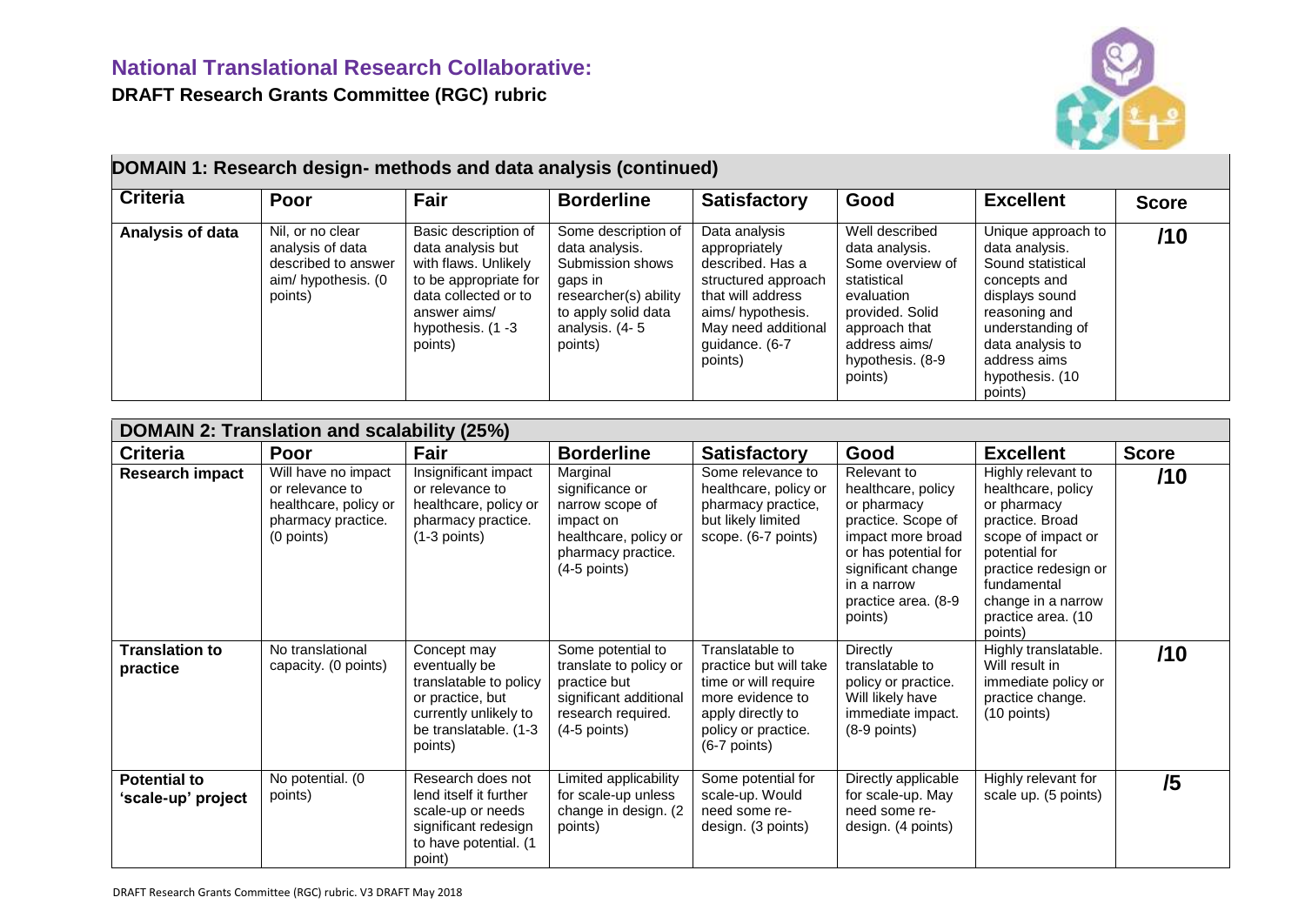## **National Translational Research Collaborative: DRAFT Research Grants Committee (RGC) rubric**



Ethical implications <free text>. Describe any evaluator concerns arising from the aims of the study or the associated research methodology (if Ethics Committee approval has not already been obtained).

| DOMAIN 3: Collaboration and diversity of research team (15%)     |                                                                                              |                                                                                                                 |                                                                                                                           |                                                                                                                                             |                                                                                                                                                               |                                                                                                                                                                                   |              |  |
|------------------------------------------------------------------|----------------------------------------------------------------------------------------------|-----------------------------------------------------------------------------------------------------------------|---------------------------------------------------------------------------------------------------------------------------|---------------------------------------------------------------------------------------------------------------------------------------------|---------------------------------------------------------------------------------------------------------------------------------------------------------------|-----------------------------------------------------------------------------------------------------------------------------------------------------------------------------------|--------------|--|
| <b>Criteria</b>                                                  | Poor                                                                                         | Fair                                                                                                            | <b>Borderline</b>                                                                                                         | <b>Satisfactory</b>                                                                                                                         | Good                                                                                                                                                          | <b>Excellent</b>                                                                                                                                                                  | <b>Score</b> |  |
| <b>Collaborative</b><br>interdisciplinary<br>research team       | Single researcher-<br>no collaboration.<br>(0 points)                                        | Researchers all<br>pharmacists from<br>single site.<br>(1 point)                                                | Researchers all<br>pharmacists across<br>sites/hospitals.<br>(2 points)                                                   | Multi-disciplinary<br>team from single<br>site.<br>(3 points)                                                                               | Multi-disciplinary<br>team from across<br>sites/hospitals.<br>(4 points)                                                                                      | Multi-disciplinary<br>team from across<br>sites/hospitals with<br>evidence of<br>national or<br>international<br>collaboration.<br>(5 points)                                     | /5           |  |
| <b>Consumers and</b><br>early career<br>researchers <sup>1</sup> | a. No early career<br>researchers or<br>consumers as part<br>of research team.<br>(0 points) | <b>b.</b> Consumer OR<br>early career<br>researcher as part<br>of research team.<br>$(1$ point)                 | c. Consumer AND<br>early career<br>researcher as part<br>of research team.<br>(2 points)                                  | $d. > 1$ Consumer<br>and/or $>1$ early<br>career researcher<br>as part of research<br>team. (3 points)                                      | e. Evidence of early<br>career researcher<br>and/ or consumers<br>taking active part in<br>proposal<br>development, in<br>addition to <b>d.</b><br>(4 points) | f. Evidence of early<br>career researcher<br>and/or consumers<br>taking lead role<br>WITH SUPPORT<br>from experienced<br>research team in<br>addition to <b>d</b> .<br>(5 points) | /5           |  |
| Research<br>experience and<br>track record.                      | No research<br>experience.<br>(0 points)                                                     | Research team with<br>limited research<br>project management<br>experience and no<br>publications.<br>(1 point) | One or two<br>researchers with<br>track record in<br>research/ project<br>management. Some<br>publications.<br>(2 points) | One or more<br>researchers with<br>track record in<br>project management<br>and evidence of<br>peer reviewed<br>publications.<br>(3 points) | Two or more<br>researchers with<br>good track record<br>in research project<br>management and<br>significant<br>publication record.<br>(4 points).            | Excellent with<br>extensive project<br>management<br>experience or<br>research<br>publications.<br>(5 points)                                                                     | /5           |  |